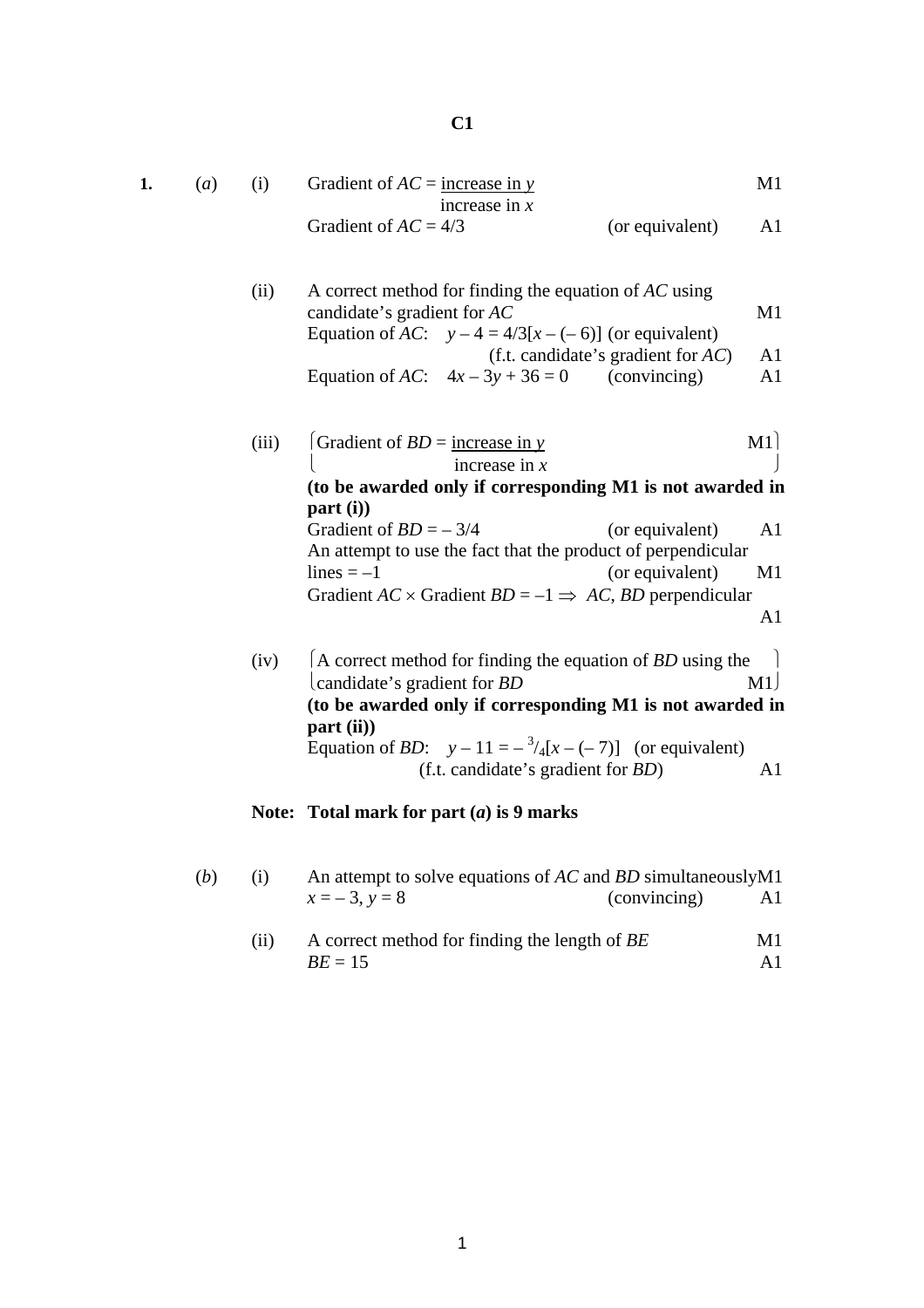2. (a) 
$$
\frac{5\sqrt{7} - \sqrt{3}}{\sqrt{7} - \sqrt{3}} = \frac{(5\sqrt{7} - \sqrt{3})(\sqrt{7} + \sqrt{3})}{(\sqrt{7} - \sqrt{3})(\sqrt{7} + \sqrt{3})}
$$
 M1

Numerator:  $5 \times 7 + 5 \times \sqrt{7} \times \sqrt{3} - \sqrt{7} \times \sqrt{3} - 3$  A1

Denominator: 
$$
7-3
$$
 A1

$$
\frac{5\sqrt{7} - \sqrt{3}}{\sqrt{7} - \sqrt{3}} = 8 + \sqrt{21} \text{ (c.a.o.)}
$$

## **Special case**

If M1 not gained, allow B1 for correctly simplified numerator or denominator following multiplication of top and bottom by  $\sqrt{7} - \sqrt{3}$ 

(b) 
$$
\sqrt{15} \times \sqrt{20} = 10\sqrt{3}
$$
 B1

$$
\sqrt{75} = 5\sqrt{3}
$$
 B1  

$$
\sqrt{60} = 2\sqrt{3}
$$
 B1

$$
\frac{\sqrt{5}}{\sqrt{5}}
$$
  
( $\sqrt{15} \times \sqrt{20}$ ) –  $\sqrt{75}$  –  $\frac{\sqrt{60}}{\sqrt{5}}$  = 3 $\sqrt{3}$  (c.a.o.) B1

3. (a) 
$$
\underline{dy} = 2x - 8
$$

d*x*

An attempt to differentiate, at least one non-zero term correct) M1 An attempt to substitute  $x = 3$  in candidate's expression for  $\frac{dy}{dx}$  m1  $dx$ 

Value of 
$$
\frac{dy}{dx}
$$
 at  $P = -2$  (c.a.o.) A1

Gradient of normal = 
$$
\frac{-1}{\text{candidate's value for } \underline{dy}}
$$

d*x* Equation of normal to *C* at *P*:  $y - (-5) = \frac{1}{2}(x - 3)$  (or equivalent)

(f.t. candidate's value for d*y* provided M1 and both m1's awarded) A1 d*x*

(b) Putting candidate's expression for 
$$
\frac{dy}{dx} = 4
$$
 M1

*x*-coordinate of  $Q = 6$  A1 *y*-coordinate of  $Q = -2$  A1  $c = -26$  A1 (f.t. candidate's expression for d*y* and at most one error in the

## $dx$

enumeration of the coordinates of *Q* for all three A marks provided both M1's are awarded)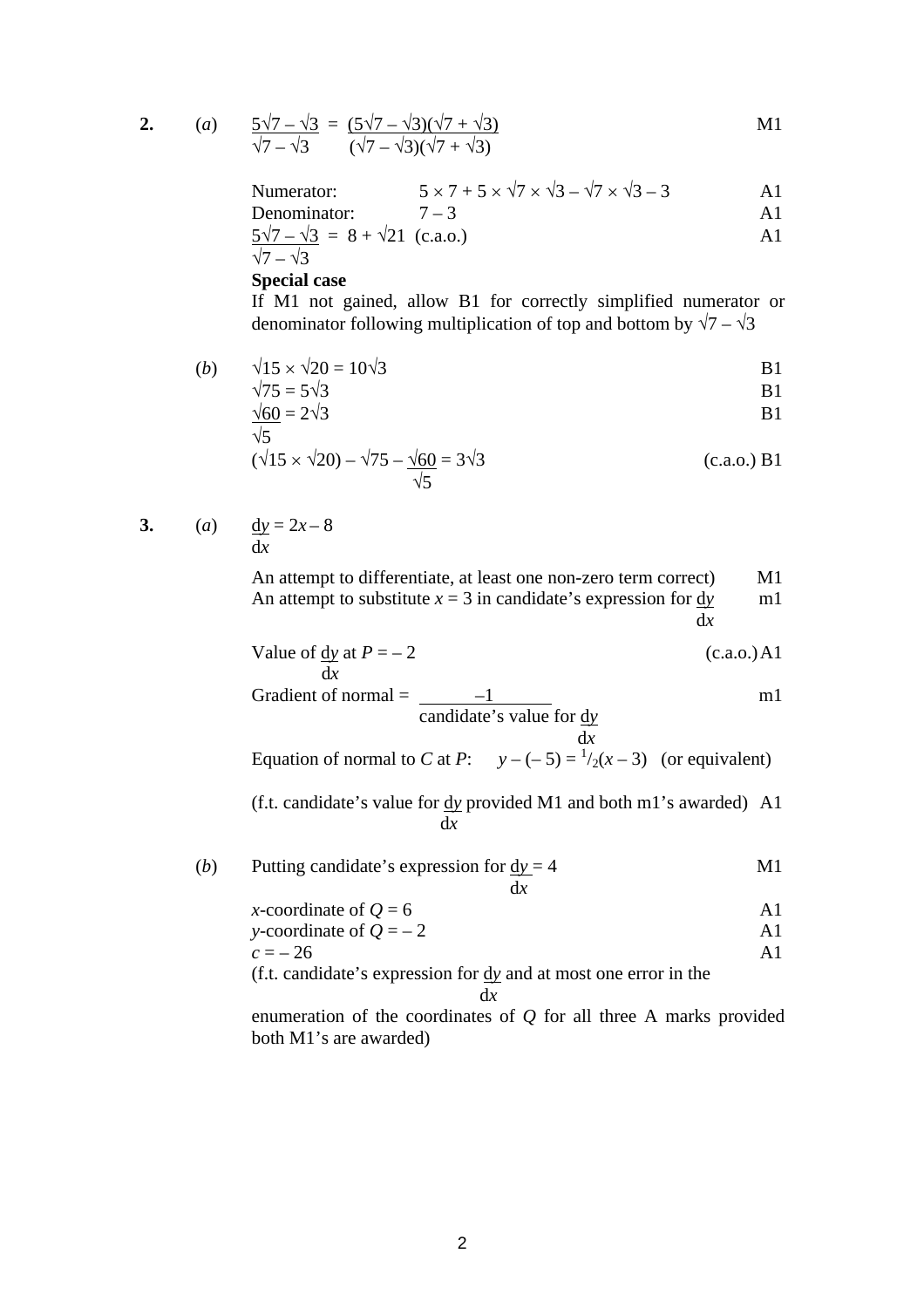| 4. | (a)          | $(1+x)^6 = 1 + 6x + 15x^2 + 20x^3 + \dots$                                                                                                                                                                                                                                                                              |                            |
|----|--------------|-------------------------------------------------------------------------------------------------------------------------------------------------------------------------------------------------------------------------------------------------------------------------------------------------------------------------|----------------------------|
|    |              | All terms correct                                                                                                                                                                                                                                                                                                       | B2                         |
|    |              | Three terms correct                                                                                                                                                                                                                                                                                                     | B1                         |
|    | (b)          | An attempt to substitute $x = -0.01$ (or $x = -0.1$ ) in the expansion of<br>part ( <i>a</i> ) (f.t. candidate's coefficients from part ( <i>a</i> ))<br>$(0.99)^6 \approx 1 - 6 \times 0.01 + 15 \times 0.0001 - 20 \times 0.000001$<br>(At least three terms correct, f.t. candidate's coefficients from part $(a)$ ) | M1                         |
|    |              |                                                                                                                                                                                                                                                                                                                         | A1                         |
|    |              | $(0.99)^6$ = 0.94148 = 0.9415 (correct to four decimal places)<br>(c.a.o.) A1                                                                                                                                                                                                                                           |                            |
| 5. | (a)          | $a=2$<br>$b=3$<br>$c = -25$                                                                                                                                                                                                                                                                                             | <b>B</b> 1<br>B1<br>B1     |
|    | (b)          | $6x^{2} + 36x - 17 = 3[a(x + b)^{2} + c] + k$ $(k \ne 0,$ candidate's a, b, c)<br>Least value = $3c + 4$ (candidate's c)                                                                                                                                                                                                | M1<br>A1                   |
| 6. | (a)          | An expression for $b^2 - 4ac$ , with at least two of a, b or c correct<br>$b^2 - 4ac = k^2 - 4 \times 2 \times 18$<br>Candidate's expression for $b^2 - 4ac < 0$<br>$-12 < k < 12$<br>(c.a.o.) A1                                                                                                                       | M1<br>A <sub>1</sub><br>m1 |
|    |              |                                                                                                                                                                                                                                                                                                                         |                            |
|    | (b)          | Finding critical values $x = -0.5$ , $x = 0.6$<br>A statement (mathematical or otherwise) to the effect that                                                                                                                                                                                                            | B1                         |
|    |              | $x \le -0.5$ or $0.6 \le x$ (or equivalent) (f.t. only $x = \pm 0.5$ , $x = \pm 0.6$ ) B2<br>Deduct 1 mark for each of the following errors<br>the use of $\lt$ rather than $\leq$                                                                                                                                      |                            |
|    |              | the use of the word 'and' instead of the word 'or'                                                                                                                                                                                                                                                                      |                            |
| 7. | (a)          | $y + \delta y = -(x + \delta x)^2 + 5(x + \delta x) - 9$                                                                                                                                                                                                                                                                | B <sub>1</sub>             |
|    |              | Subtracting $y$ from above to find $\delta y$<br>$\delta y = -2x\delta x - (\delta x)^2 + 5\delta x$                                                                                                                                                                                                                    | M1<br>A1                   |
|    |              | Dividing by $\delta x$ and letting $\delta x \rightarrow 0$                                                                                                                                                                                                                                                             | M1                         |
|    |              | $\underline{dy}$ = limit $\underline{\delta y}$ = -2x + 5<br>$(c.a.o.)$ A1<br>$\delta x \rightarrow 0$ $\delta x$<br>dx                                                                                                                                                                                                 |                            |
|    | ( <i>b</i> ) | $\underline{dy} = 3 \times 1 \times x^{-2/3} + (-2) \times 12 \times x^{-3}$<br><b>B1</b> , <b>B1</b><br>$dx$ 4 3                                                                                                                                                                                                       |                            |
|    |              | <b>Either</b> $8^{-2/3} = 1$ or second term = (-) 24 (or equivalent fraction)<br>512                                                                                                                                                                                                                                    | B1                         |
|    |              | $\underline{dy} = \underline{1}$ (or equivalent)<br>(c.a.o.) B1<br>dx<br>64                                                                                                                                                                                                                                             |                            |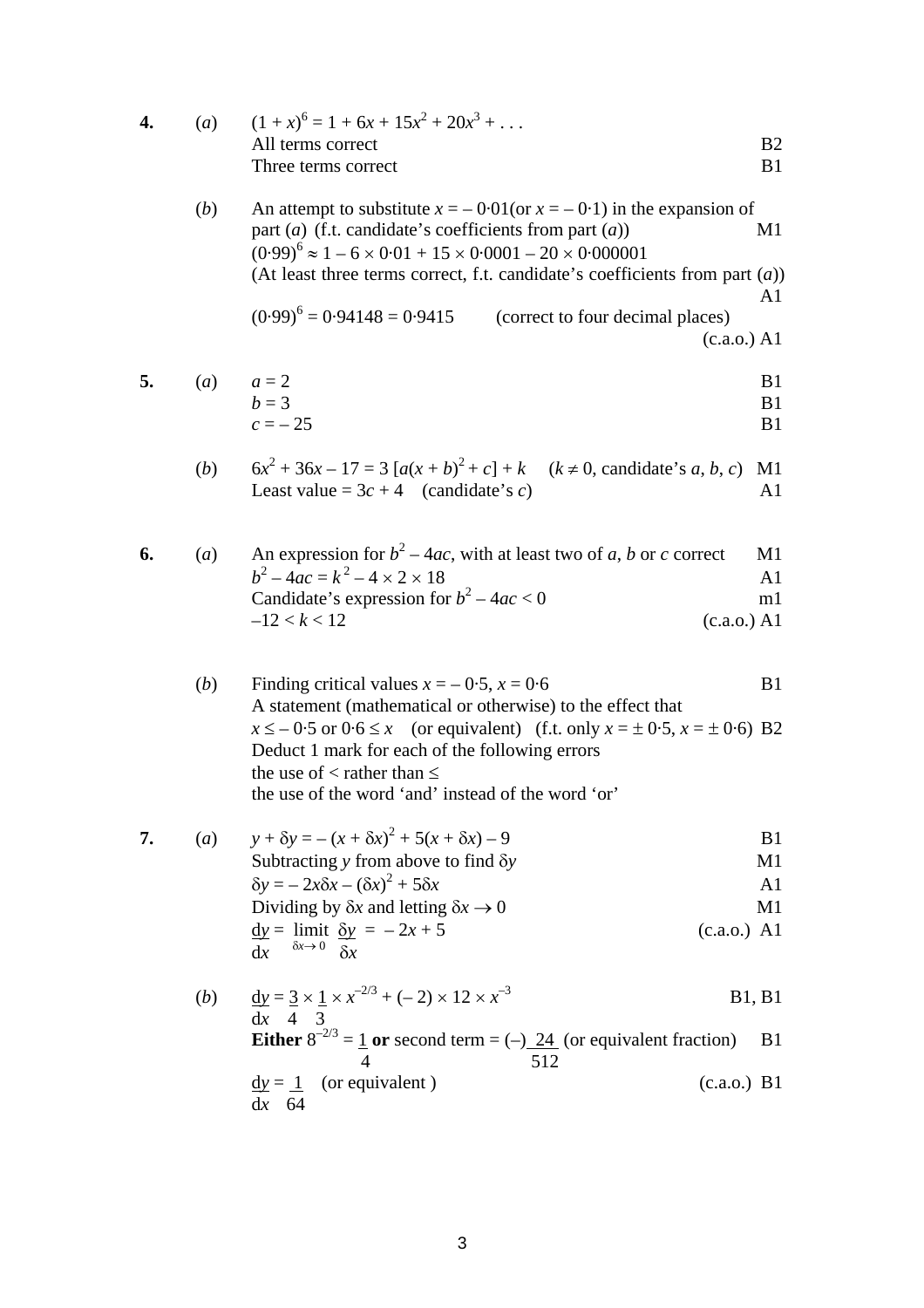**8.** (a) Use of 
$$
f(-2) = 0
$$
 M1

$$
-96 + 4k + 26 - 6 = 0 \Rightarrow k = 19
$$

**Special case** 

Candidates who assume 
$$
k = 19
$$
 and show  $f(-2) = 0$  are awarded B1

(b) 
$$
f(x) = (x + 2)(12x^2 + ax + b)
$$
 with one of *a*, *b* correct M1  
\n $f(x) = (x + 2)(12x^2 - 5x - 3)$  A1  
\n $f(x) = (x + 2)(4x - 3)(3x + 1)(\text{f.t. only } 12x^2 + 5x - 3 \text{ in above line})$ 

A1

## **Special case**

Candidates who find one of the remaining factors,  $(4x-3)$  or  $(3x + 1)$ , using e.g. factor theorem, are awarded B1

(c) Attempting to find 
$$
f(1/2)
$$
  
\nRemainder =  $-\frac{25}{4}$  A1

If a candidate tries to solve (*c*) by using the answer to part (*b*), f.t. when candidate's expression is of the form  $(x + 2) \times$  two linear factors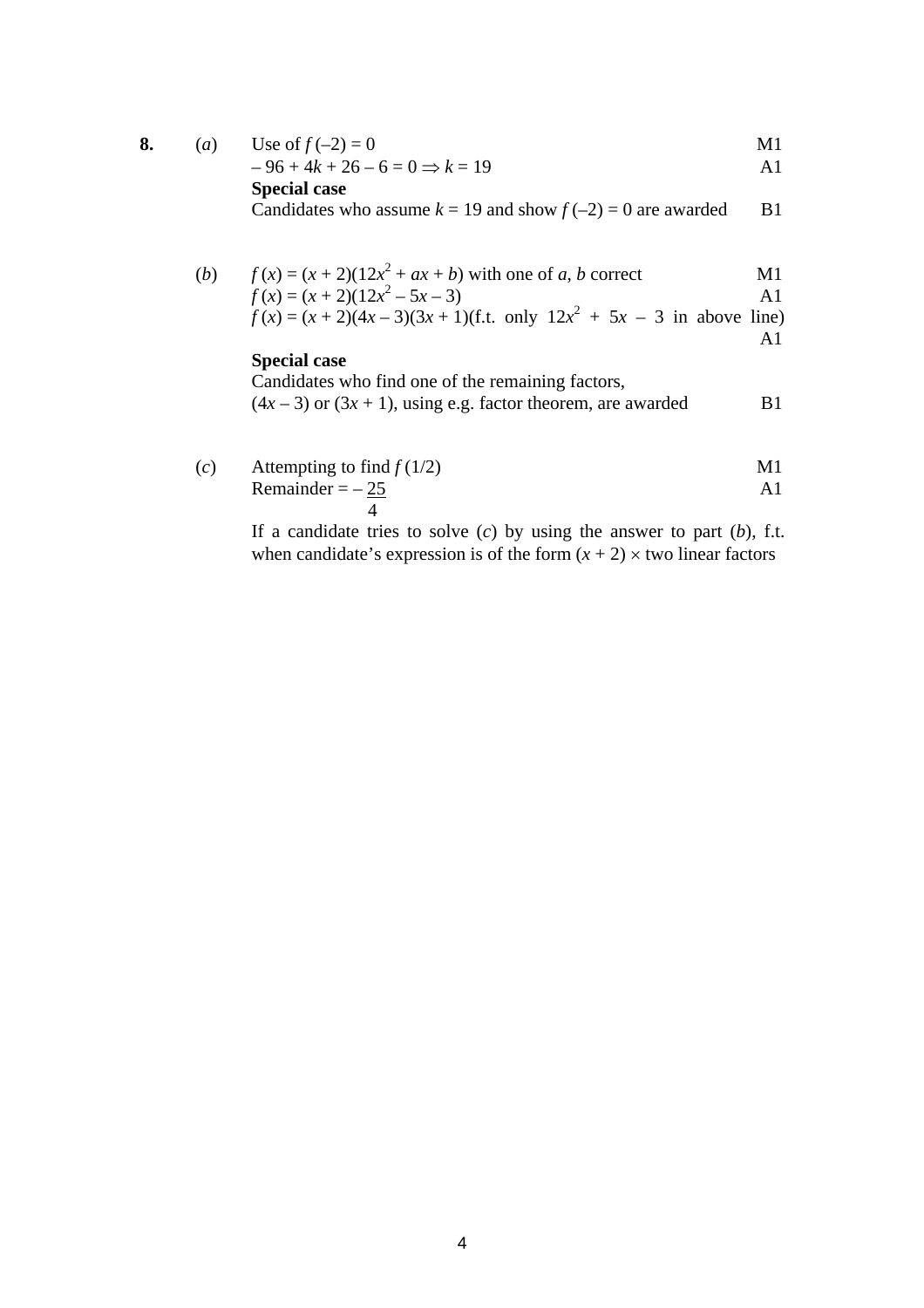**9.** (*a*)



| Concave down curve with maximum at $(1, a)$ , $a \neq 3$ | B1 |
|----------------------------------------------------------|----|
| Maximum at $(1, 6)$                                      |    |
| Both points of intersection with $x$ -axis               |    |

(*b*)



| Concave down curve with maximum at $(b, 3)$ , $b \ne 1$ |  |
|---------------------------------------------------------|--|
| Maximum at $(-1, 3)$ ,                                  |  |
| Both points of intersection with $x$ -axis              |  |